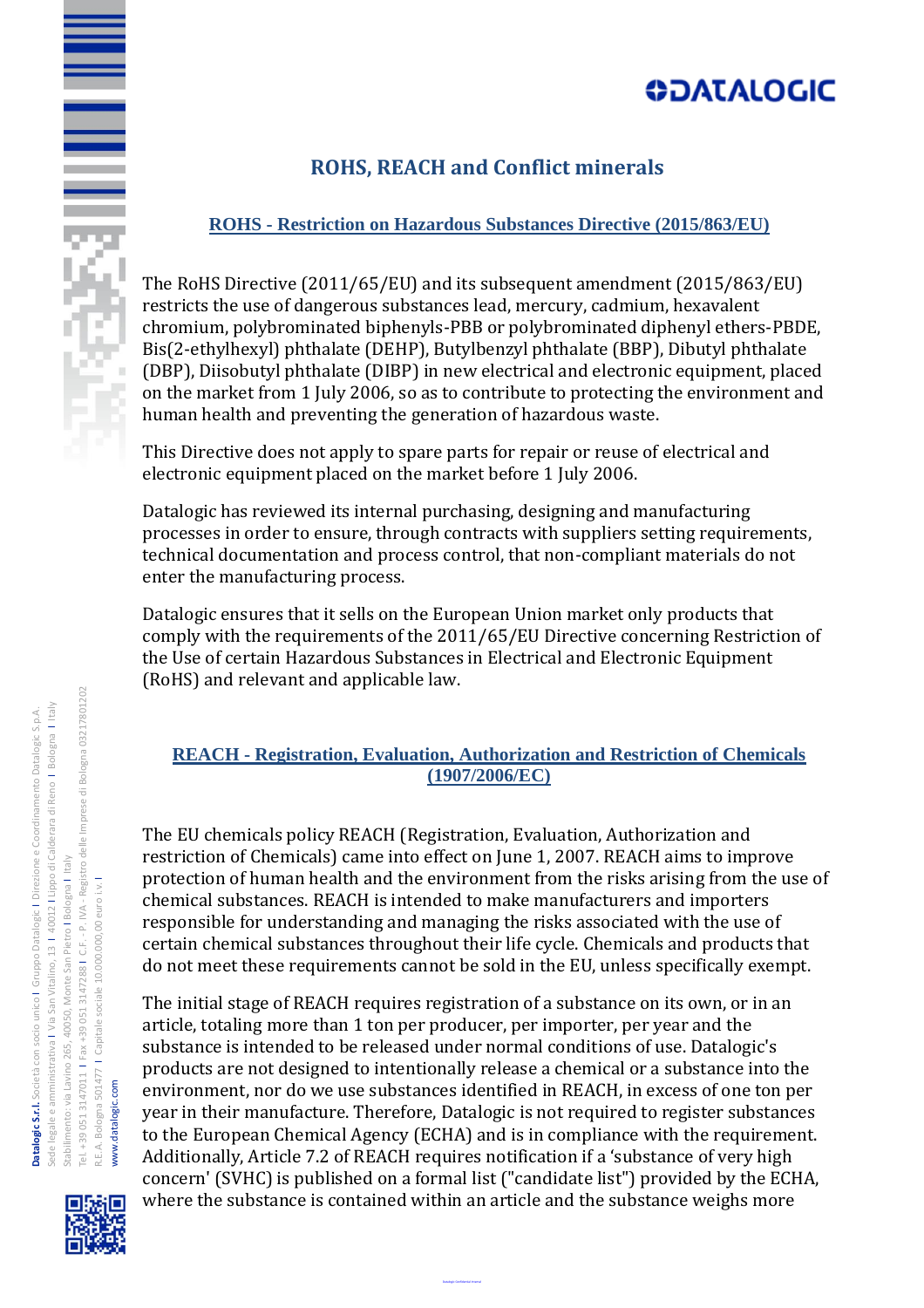# **ODATALOGIC**

than 0.1% (weight on weight of the complete article). This obligation becomes effective in June 2011 and takes effect six months after the substance is published on the ECHA candidate list If applicable, Datalogic will take all appropriate steps to comply with this requirement.

The REACH regulation includes several lists of substances of concern. One of these is Annex XIV, a list of substances that require specific authorization for use. Another is Annex XVII, a list of substances, mixtures and articles with restrictions on manufacture, placing on the market and use of. These annexes are regularly reviewed, amended, and updated.

Datalogic is committed to maintaining our compliance with the REACH requirements. Following the official release of the SVHC list on October 28, 2008, and all succeeding amendments to the SVHC list, we are determining our supplier's usage of SVHCs, if any, and we will continue to take reasonable actions to maintain and communicate our compliance to customers.

Datalogic is fully compliant with SCIP (**S**ubstances of **C**oncern **I**n articles as such or in complex objects (**P**roducts)) Database requirements.

SCIP is the database for information on Substances of Concern In articles as such or in complex objects (Products) established under the Waste Framework Directive (WFD).

This implies that companies supplying articles containing substances of very high concern (SVHCs) on the Candidate List in a concentration above 0.1% weight by weight (w/w) on the EU market have to submit information on these articles to ECHA, as from 5 January 2021. The SCIP database ensures that the information on articles containing Candidate List substances is available throughout the whole lifecycle of products and materials, including at the waste stage. The information in the database is then made available to waste operators and consumers.

#### **Conflict Minerals – Dodd-Frank Act**

Currently a large portion of the mines in the DRC are being controlled by armed groups. These armed groups have been cited for terrorism, murder and forced labor. This forced labor is used to work the mines and minerals extracted from these mines are considered Conflict Minerals. The Conflict Minerals are Gold, Tin, Tungsten and Tantalum. And the proceeds from selling these forced labor minerals fund the armed groups.

To suspend the funding of these armed groups the Dodd-Frank Wall Street Reform and Consumer Protection Act was passed into law. This law requires that U.S companies that are on the stock exchange will have to report to the Securities and Exchange Commission (SEC) showing due diligence whether or not their products contain Conflict Minerals or not. However the task of collecting this information if quite time consuming for both the manufacturer and the suppliers. Hence SEC legislation permits large companies that cannot currently provide information on the presence or origin of Conflict Minerals can report Conflict Mineral Undeterminable for 2 years (small

companies can report Conflict Mineral Undeterminable for four years). U.S companies

Datalogic Confidential Internal



R.E.A. Bologna 501477 I Capitale sociale 10.000.000,00 euro i.v. I

www.datalogic.com

www.datalogic.com